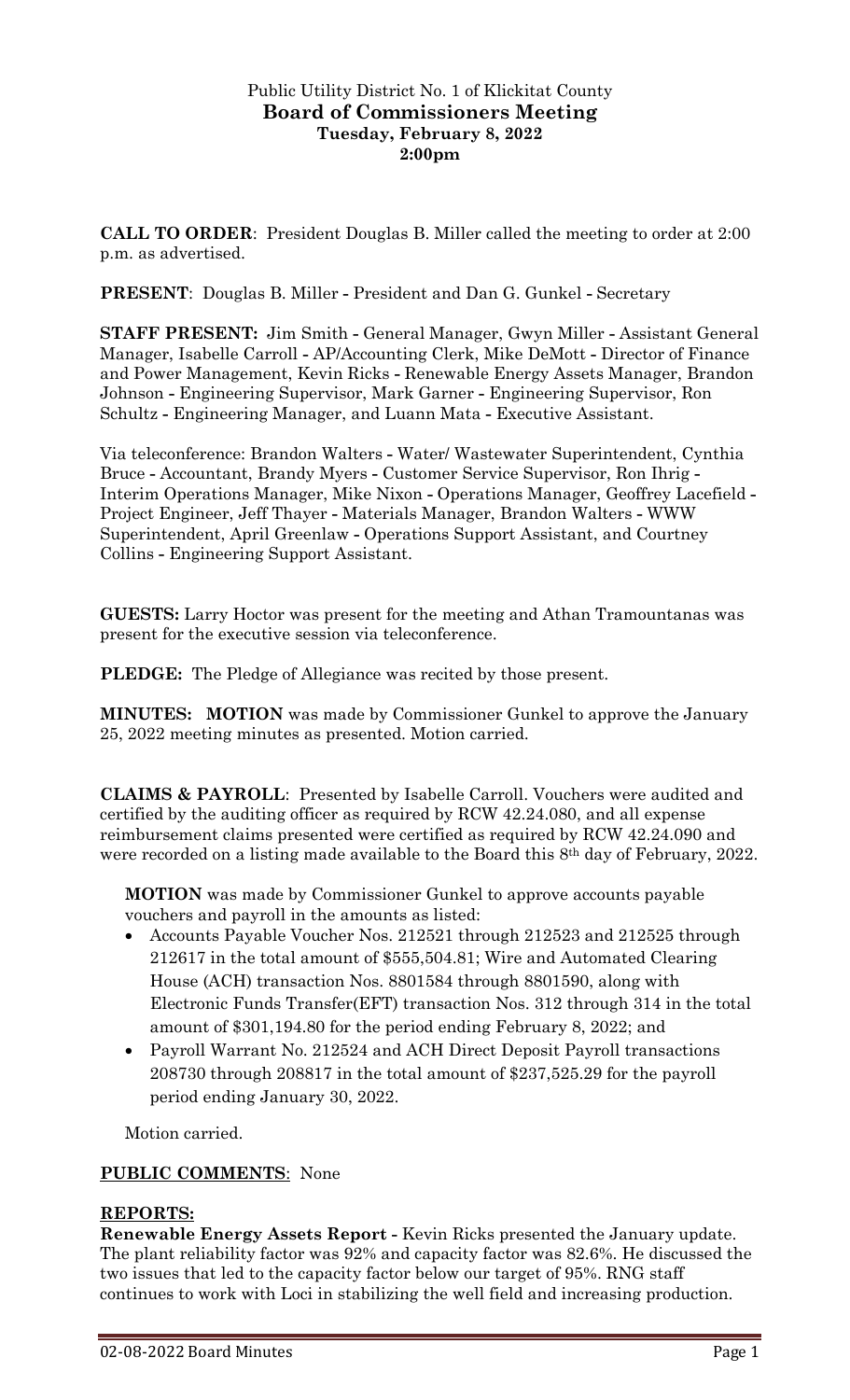Loci added another full time well field technician. They have also updated control programing to reflect the needs of our system, upgraded batteries, and are evaluating strategies to reduce power use by spreading out the number of measurements to get longer run time on batteries during periods of inclement weather. Loci has identified 6 more wells that could benefit from adding of a Loci control unit and are in the process of completing those installs as part of our existing contract. Kevin provided two graphs to illustrate 2022 production compared to 2021 and to show year to date actual production versus budget. Apart from the January unplanned outage, daily production has been consistently above 2021 output.

Kevin also discussed a number of plant reliability, efficiency and safety projects initiated and completed by plant technicians. He said bit by bit, every little project that makes the plant more reliable and easier to operate continues to pay dividends in production and safety.

Kevin and Mike DeMott participated in the McNary 1st quarter owner's project committee meeting with Northern Wasco staff. Our major focus was to ensure meetings and processes identified in the operating contract are being followed. NWPUD and KPUD agreed to appoint a technical advisor who will participate as a voting member of the committee. After a process, Kurt Conger and Kevin interviewed and hired Kevin Marshall as the Technical Advisor. He will start on the proposed elevator and stairway project review.

Kevin also met separately with the Army Corps of Engineers' McNary Operations Project Manager and Operations Manager regarding the status of access to the project, specifically condition of the stairs and elevator. They walked down the proposed stair project and reviewed all of the renovations made to the current elevator. The Corps stated that they don't feel either of these items are a safety concern, noting their employees use both on a daily basis. They concurred that the stairs are unsightly, but that they are no different from other infrastructure they operate and maintain and that they would address issues if they do become a safety concern. They also reviewed the elevator. The Corps confirmed that the elevator was completely rebuilt, including new pulleys and cables. Kevin noted that the current permit had inadvertently expired, so the Corps is currently working to get this reinstated. The elevator does have a safety alarm that goes to the Corps' control room that is manned 24/7. If anyone were to be stranded in the elevator, there are individuals monitoring this and there are standard protocols for response. Commissioner Gunkel stated that the elevator and stairway are Corps property and are outside of the NWPUD/KPUD operating agreement.

**Power and Finance Report -** Mike DeMott presented the future wholesale power curves. Mike reviewed the 2022 power financial hedges; they show benefit to our overall annual wholesale power expense. At this time, our hedges are \$1.6 million positive mark to market. Mike has executed a 5MW HLH hedge for Q2 2024 at \$29.50 and he will continue to reduce our longer-term wholesale power market exposure as discussed at pervious meetings. White Creek's January generation and resulting revenue is down versus budget. However, this is may yield yearend positive results, as it should push generation we receive out to months in Q4 where prices are better.

The Bonneville Power Administration Post 2028 contract discussions are continuing. PUD's through Northwest Requirements Utilities (NRU) and the Public Power Council (PPC) are trying to provide BPA with input with respect to the setting the Tier 1 system size and allocation options. KPUD would benefit from a larger Tier 1 and a re-allocation based on a more recent year than the existing 2010 base due to our load growth. Regional analysis is focusing on determining if there is more value to customers if Tier 1 is larger, therefore decreasing Tier 2 power purchases for customers, versus a smaller Tier 1 and more BPA secondary sales revenue.

The 2022 Cost of Service Analysis process is underway with information being provided to EES Consulting for analysis. The McNary Renewable Energy Credits for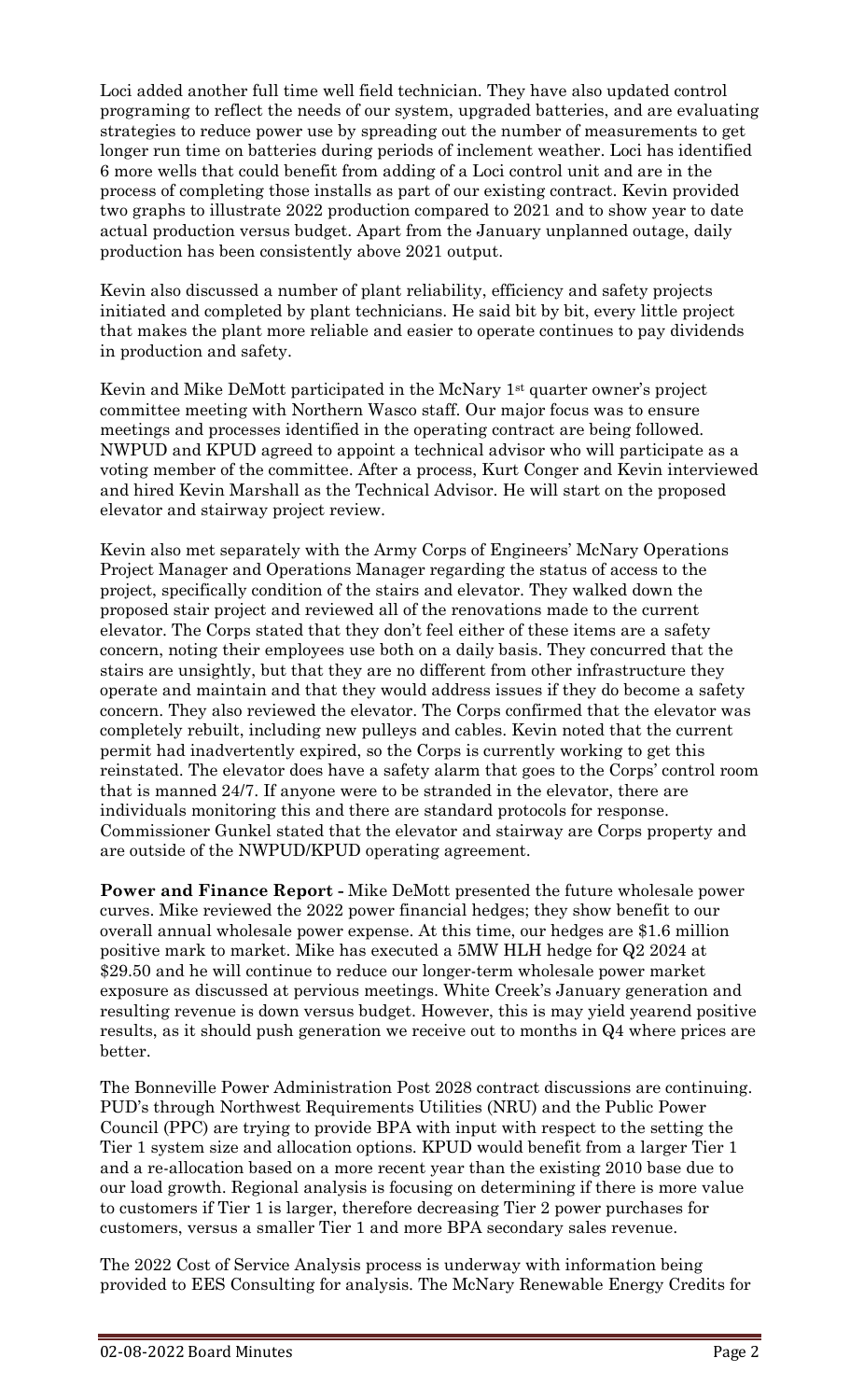2022 were budgeted at \$0.85/REC and bids received were for \$1.75/REC so this will provide additional revenue to KPUD.

**COMMISSIONER DOUGLAS MILLER -** Commissioner Miller discussed the Washington State compliance audit exit interview and our position that their one issue should not have risen to the level of a finding. The State Auditor confirmed that they have assessed findings to other utilities for this same issue and are not changing their finding. The issue is that we did not obtain affidavits from bidding contractors that states they do not have any outstanding issues with L&I or the State with respect to labor requirements. He commended our staff on their fine efforts they make keeping our PUD in compliance with state law.

Commissioner Miller also listened to Washington Public Utility District Association legislative update meeting last Tuesday.

**COMMISSIONER RANDY KNOWLES -** Commissioner Knowles was absent from the meeting.

**COMMISSIONER DAN GUNKEL -** Commissioner Gunkel did not have a report.

## **ASSISTANT GENERAL MANAGER –**

- Outage Debrief **-** Over the past several weeks, we completed two outage debriefs with both crews and office staff following our January storm outages. Both of these meetings focused on teamwork, process, communications and new technology. The team identified inconsistent radio communications and the need for additional training for newer staff on the roles in the field and within the office. All of the discussions were very positive and productive. We will develop training and will continue to focus on working with Klickitat County Emergency Management directors on radio repeater site reliability. Gwyn also focused on the fact there is no printable procedure that works with every circumstance. Therefore, we will focus on education of roles and less on a document that describes each action. She also stated that in every situation safety would always be the priority and emphasized that we are very pleased that there were no injuries during the outage.
- Recruitment Gwyn updated the board on the status of lineman recruitment practices within the area. We currently have two unfilled positions, which have been open for approximately two years. Gwyn asked the board grant herself and Jim latitude when recruiting for critical hard to fill positions. Commission Gunkel asked if this was a regional problem. Gwyn stated it was a national problem. However, we would prefer to pull candidates from the northwest regional pool, as they are trained and tested under the same criteria our apprentices and journeymen. Gwyn said we are considering recruitment bonuses and a finder's fee for staff who find qualified candidates that we end up hiring. After discussion, the Board concurred. Gwyn will continue to update the board on recruitment efforts.

**GENERAL MANAGER -** The complete report can be found at: [htp://www.klickitatpud.com/topicalMenu/commissioners/GM\\_Reports.aspx](http://www.klickitatpud.com/topicalMenu/commissioners/GM_Reports.aspx) In addition to the written report, Jim Smith presented the following information:

• Current Legislative session **-** The new bill cutoff date was February 3. Jim discussed several pending bills. Two of significance are SB 5803 and HB 1623. SB 5803 is the wildfire risk bill proposed by Senator Rolfes. As it currently stands, the bill states that utilities will create a fire mitigation plan and will submit it to the Department of Commerce for review to ensure compliance with state requirements. SHB 1623 is the Mosbrucker electric system reliability bill, which is moving. However, with its revised wording, the original intent may have gotten lost. Rick Dunn of Benton PUD stated that NERC (North American Electric Reliability Corp.) issued a paper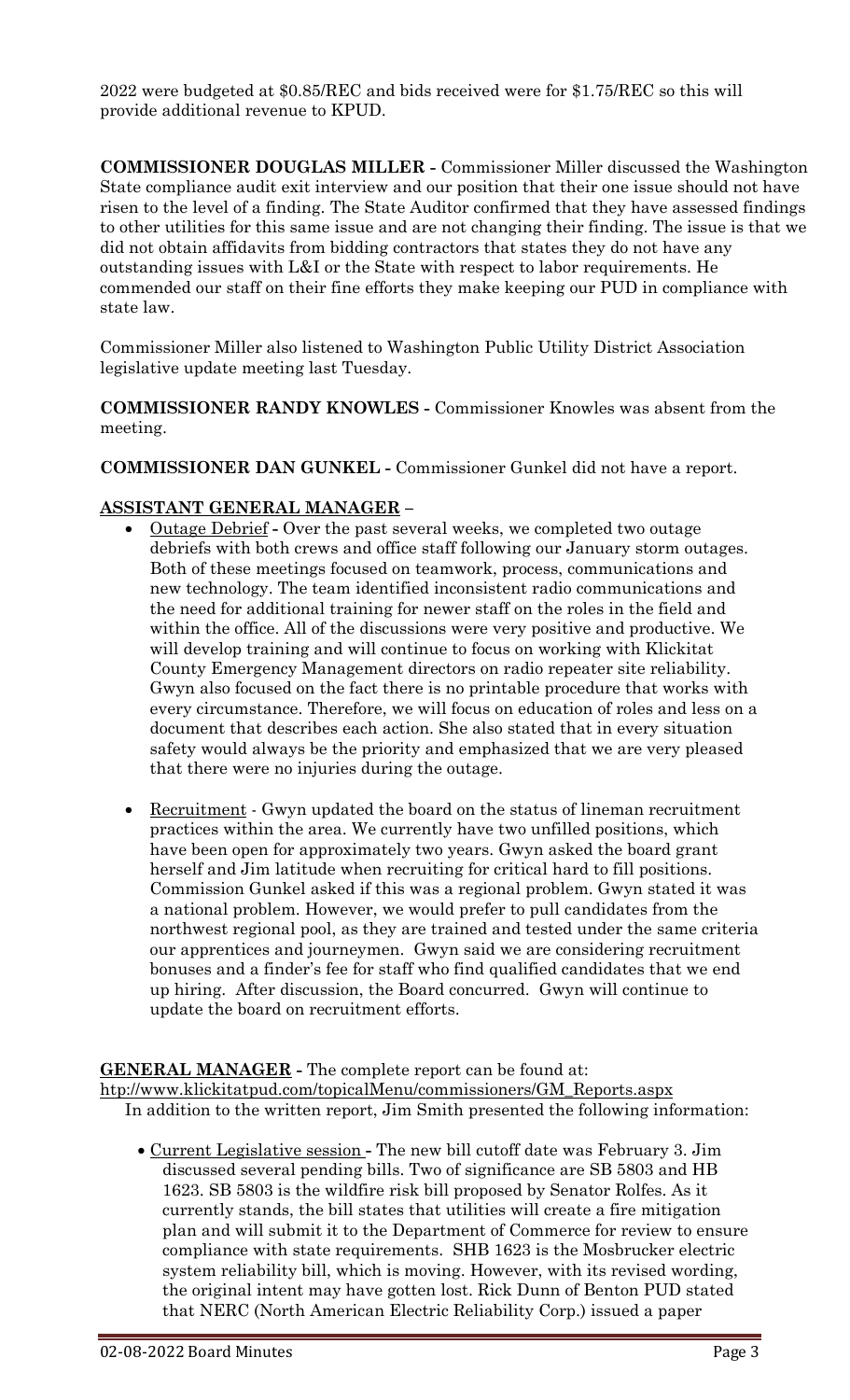concluding that the Pacific Northwest is at high risk of supply side caused outages in the future, if they continue down the path of 100% renewables. Kevin Ricks and Dave Warren are watching the renewable hydrogen bills as well as methane emissions bills that could affect Republic Services. We want to make sure that we are abreast of the requirements in case there are ways we can collaborate with Republic to ensure that our RNG project remains successful.

- Utility Rate comparisons **-** As of January 2022 we have moved from eighth highest to tenth highest in the state for utility rates. Our historic position has been number four. Our strategic planning strategies have assisted us in moving towards our board directed goal of fifteenth out of 35 utilities. With Clean Energy Transformation Act (CETA) requirements coming into effect, many utilities have stated that rate increases are imminent. Puget Sound Energy for example has stated that they anticipate a rate increase of 12.8% in 2023. If other utilities do the same, we are in a position to successfully meet our goal.
- Dallesport Wastewater System **-** Jim met with County Commissioner Dave Sauter and David Quesnel today to discuss the potential transfer in ownership of the Dallesport wastewater system from Klickitat County to the PUD. County and PUD staff are already working on this. The main two issues are the effects on rates of the county no longer providing the capital for the system and the funding of the capital work required after 20 years of operation. The intent is to allow for a decision by KPUD and Klickitat County on transferring the system by year-end if it works for both parties.
- Wildfire Mitigation Plan **-** Staff met on Monday to review the draft of the mitigation plan. We will schedule a presentation of the plan to the board by staff and Brown and Kayser in the next couple of months.

# **AGENDA ITEMS:**

- A. ANNUAL PROFESSIONAL SERIVCES PREQUALIFIATION 2022: **MOTION** was made by Commissioner Gunkel to approve the addition of all of the firms presented and agree to add them to the Professional Services Roster for the 2022 period. Motion carried.
- B. PREQUALIFICATION OF CONTRACTORS: **MOTION** was made by Commissioner Gunkel to approve the addition of all of the contractors presented and agree to add them to the Construction Works Roster for the 2022 calendar year. Motion carried.
- C. EXECUTIVE SESSION: Review of Real Estate Sales or Lease of Property options per RCW 42.30.110 (1)(b) and (c) **-** President Miller called for an Executive Session at 3:40 p.m. per RCW  $42.30.110(1)(b)$  and (c) noting that the session would last for 20 minutes, for the purpose of discussing property sales or lease. The session was extended for an additional 20 minutes to complete the discussion. The session ended at 4:19 p.m. No action was taken.

#### **RCW 42.30.110 – Executive Session.**

*(1) Nothing contained in this chapter may be construed to prevent a governing body from holding an executive session during a regular or special meeting:*

**ADJOURNED -** There being no further business, the meeting adjourned at 4:20 p.m.

/S/ Douglas B. Miller, President